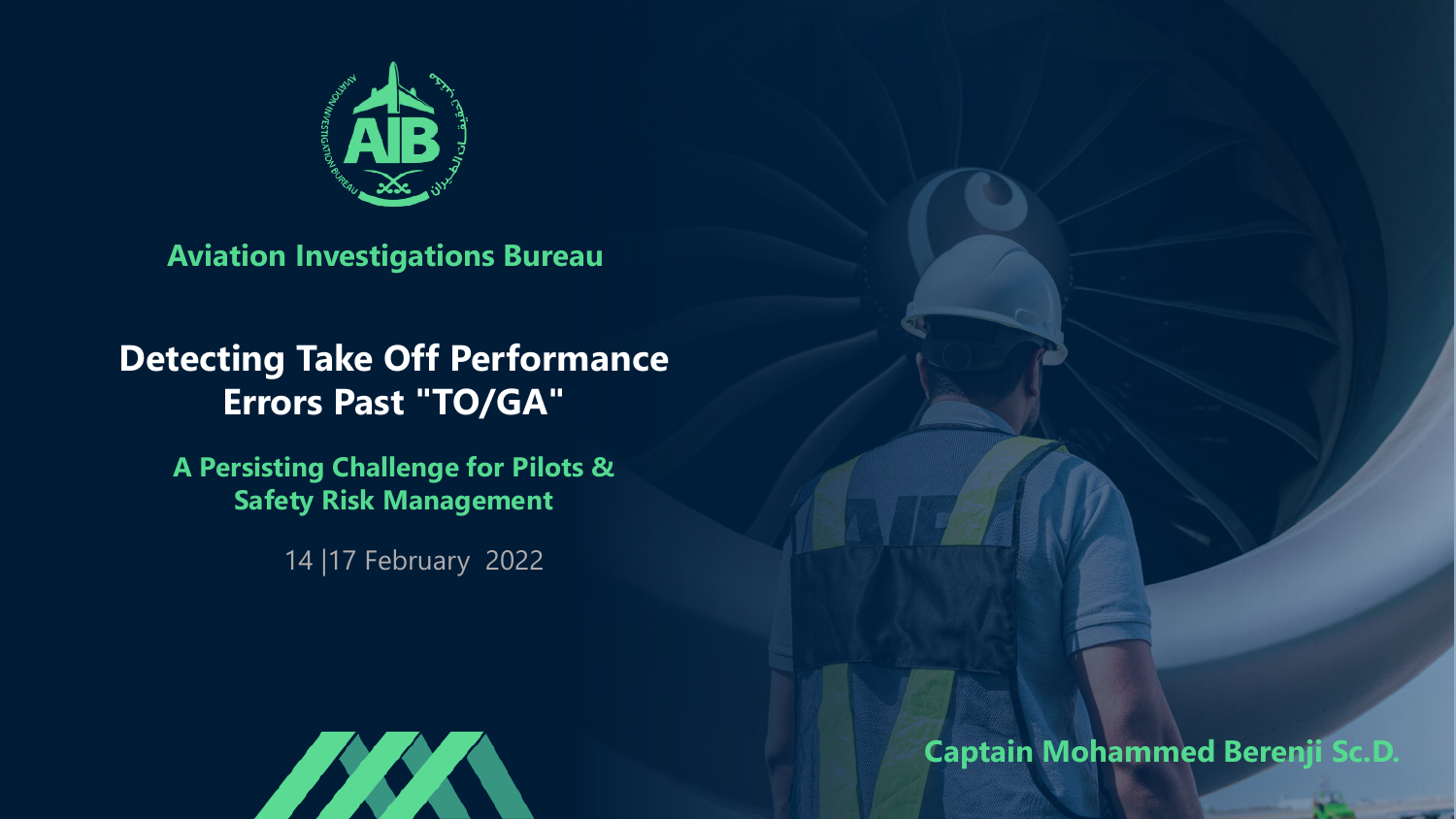## Terminology Used

**TOW**: the total weight of the aircraft

**ZFW**: "Zero Fuel Weight", the total weight of the aircraft with no usable fuel added, i.e., weight of aircraft, pilots, cabin crew, passengers, baggage, cargo, and catering.

**FLEX or Assumed Temp (AT)**: Performance calculated at an increased temperature than actual ambient for the purpose of increasing engine life.

**V1** Speed: A maximum speed to reject a take off and remain within the runway, also the lowest speed to allow a continued take off run to reach a safe rotation speed in an event of an engine failure.

V<sub>R</sub>: Rotation speed, it's when the pilot initiates aircraft rotation ensuring in the event of an engine failure the aircraft will lift-off and reach take-off safety speed  $(V_2)$  by 35 ft above ground at the latest.

 $V_2$ : Take off safety speed to allow (if maintained) in the event of an engine failure after  $V_1$  controllable flight characteristics

**Balanced Field Takeoff:** A condition where the accelerate-stop distance required (ASDR) is equal to the Takeoff distance Required (TODR) for the aircraft (1) *weight*; (2) engine thrust, (3) aircraft configuration; and (4) existing runway condition. To achieve a balanced field takeoff,  $V_1$  is selected so the remaining takeoff distance with one engine inoperative is equal to the remaining and necessary accelerate-stop distance. Engine thrust (affected by temperature and pressure) can be deliberately reduced (Flex and AT) by the pilot when runway conditions permit.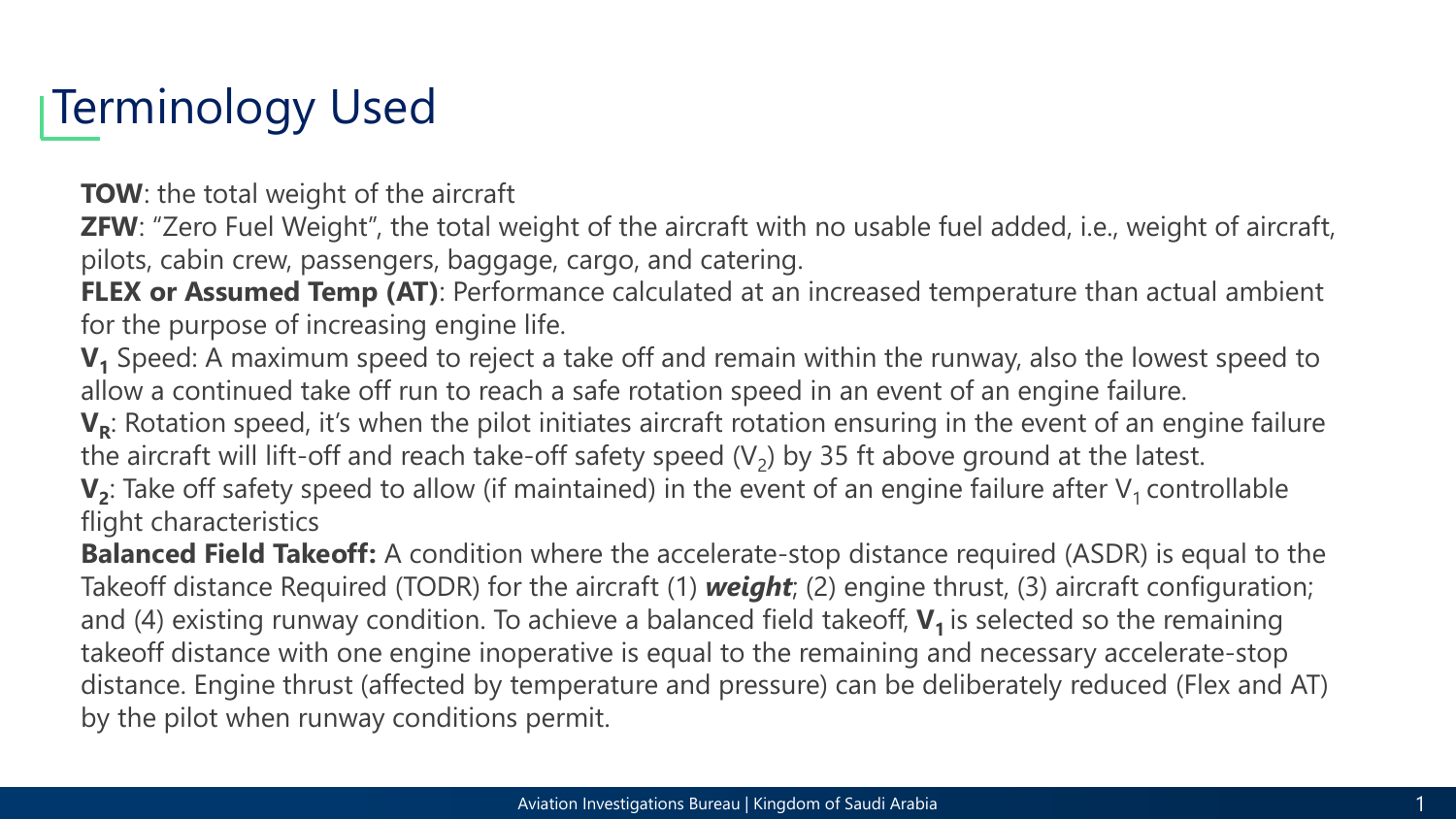#### Settings and Delimitations

- This presentation examines a class of errors with large differences between the aircraft actual weight versus the used weights for take off calculations.
- Original weight data provided to the Flight Crew being valid.
- A crew override action into the CDU/FMS for  $V_1$ ;  $V_R$ ; and  $V_2$  settings.
- Airplanes of Air Transport Category at heavy operational weights.
- Required Balance Field Computations applicable to the runway in use.
- Availability of discarded operational policies and "SOP" defense measures.
- Human Error paradigm based on "Reason" and other scholars Models.
- Outcome Scenarios are for the high-risk conditions.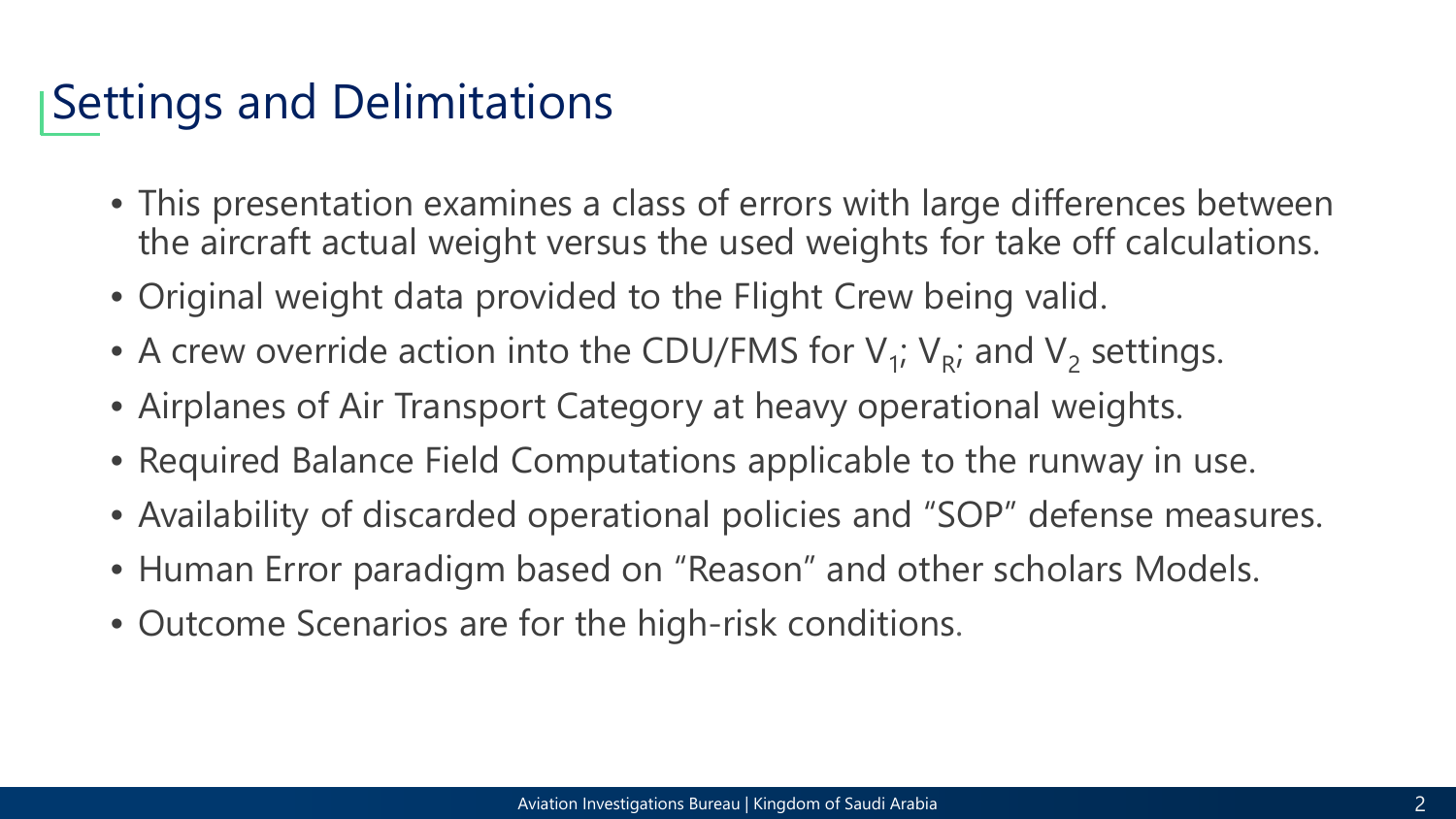#### Understanding What Happens?

This figure represents a Taxonomy model that is of a hybrid composition combining primarily Reason and Silverman 's error models and absorbing key concepts covered by other scholars as well.

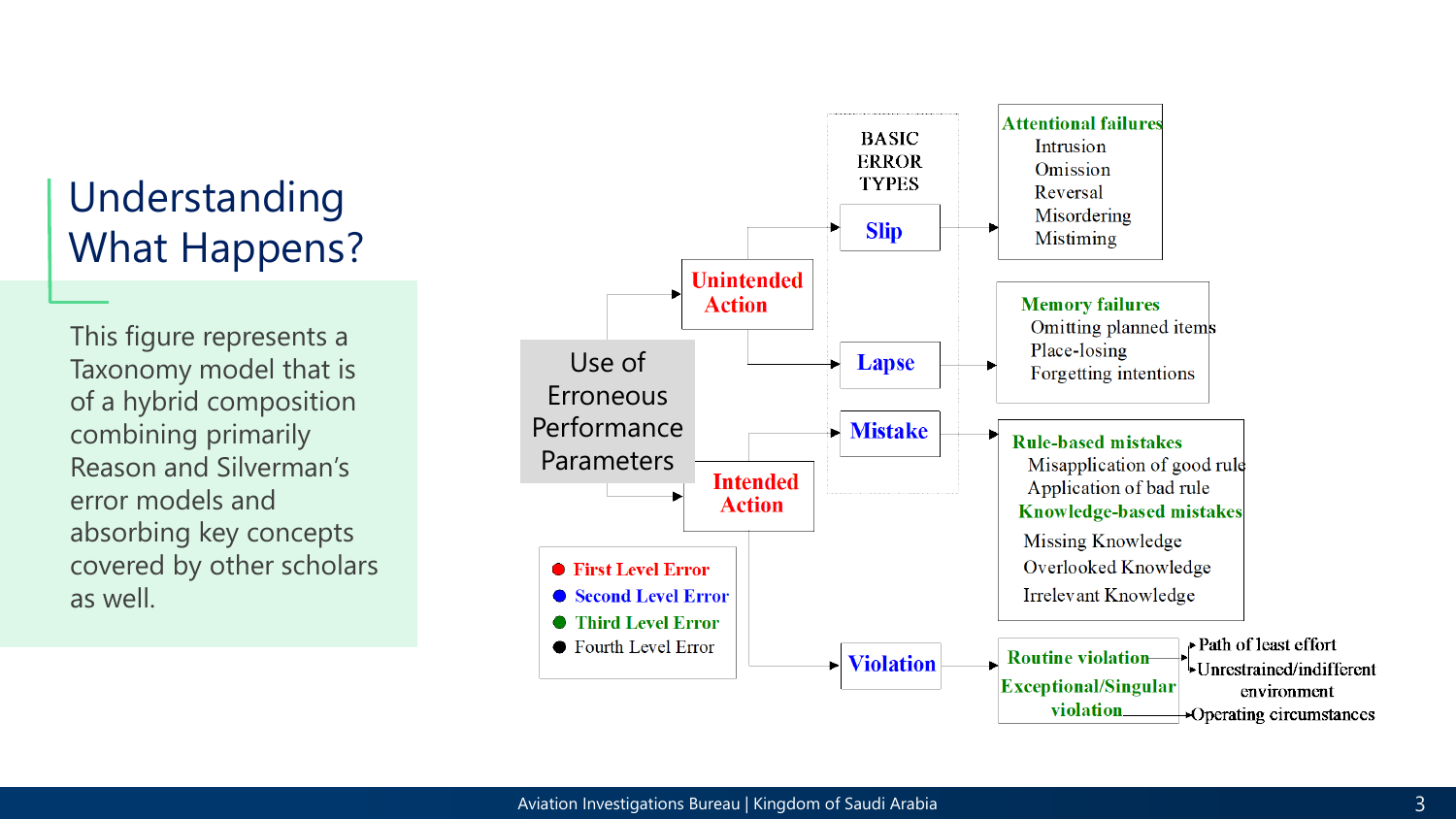

#### Detection and **I**ntervention Restoring Control

Target Thrust setting unusually low experience; Lower Engine Sound than usual; Sluggish Acceleration; Excessive distance for IAS or against known objects; Distance to Runway End too close; Rotation with no pitch increase or lift off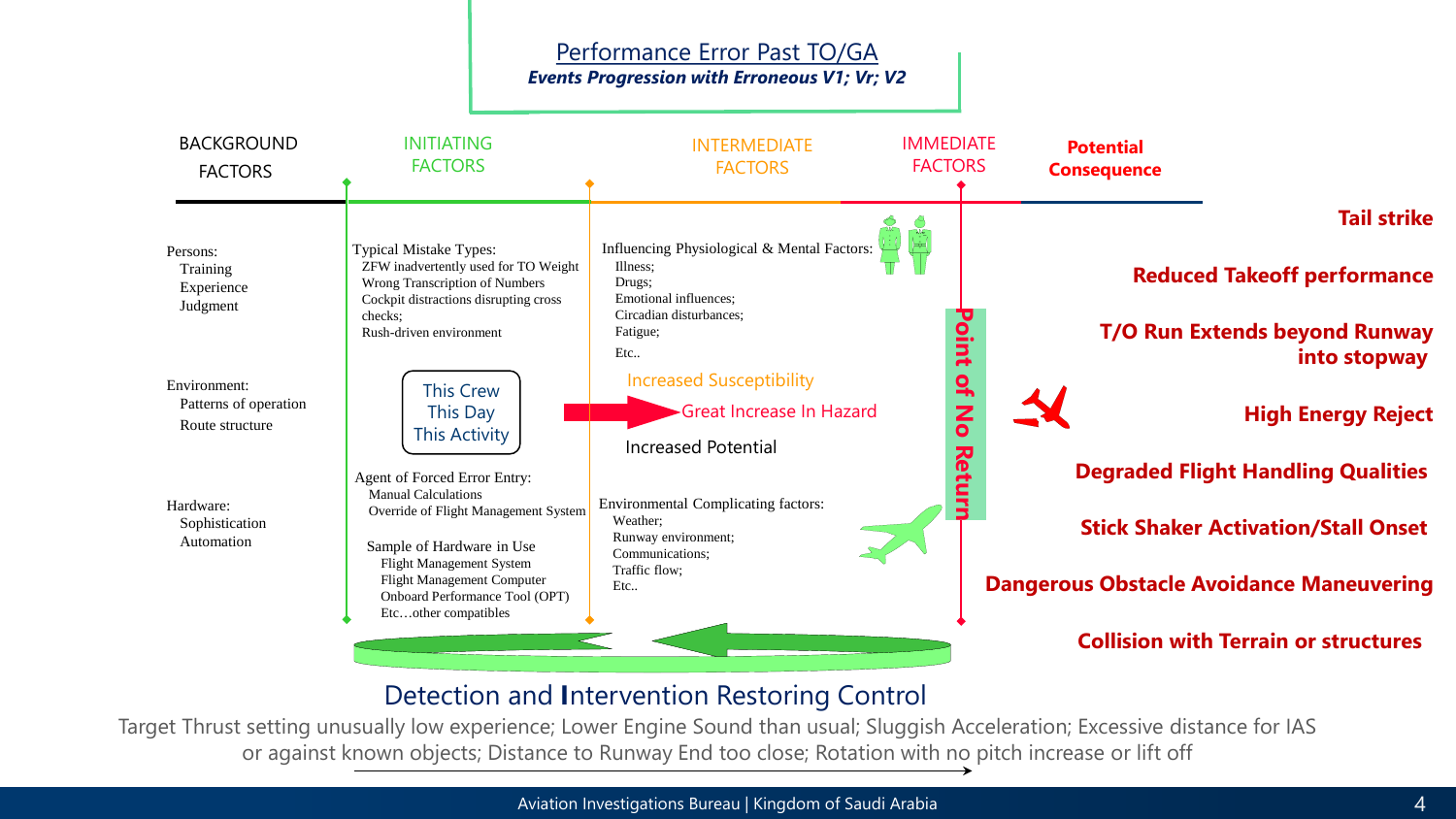### Local Case Review

Highlights of AIB-310120-092 Investigation Report of a Tail Strike at King Fahad Int'l Airport, Dammam, KSA, followed by a *HIGH RISK* continued flight. Major Flight Crew and Organizational Causal Factors were observed.



A Tail Strike with 9 ft of amage at APU door. DFDR simulation of a tail-strike



| <b>Flight Crew Actions</b>                                                                             | <b>Organizational Operational Control Actions</b>                                        |
|--------------------------------------------------------------------------------------------------------|------------------------------------------------------------------------------------------|
| No Independent check of data                                                                           | Approved flight continuation for 2 hours with pressurized hull                           |
| 100 ton less-than-actual weight entry into the OPT and FMS;                                            | No redispatch release after fuel dump initiated then arbitrarily<br>terminated           |
| FMS $V_1$ , $V_R$ , $V_2$ manually entered using OPT calculations to<br>overwrite FMS displayed dashes | Authorized flight continuation without the use of the Tail Strike<br>abnormal checklist. |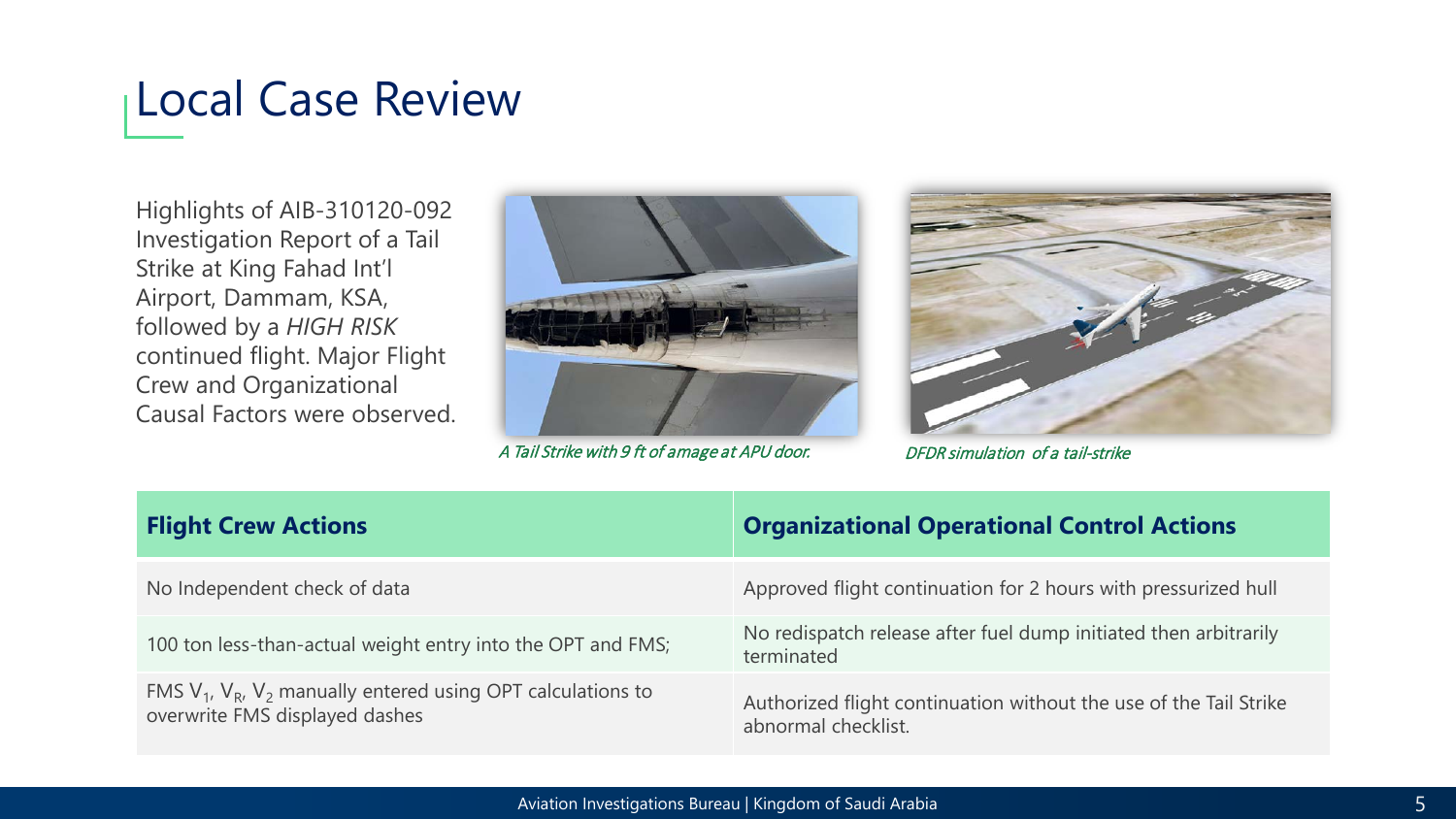### Closing Words

- 1. Errors with Take Off Performance calculations are "fool-proof" resistant.
- 2. The complexity of the factors associated with performance calculations represents a difficult challenge for a technological (software) design to shield against human error.
- 3. Detection of performance calculations errors past TO/GA or manual thrust application is possible with heightened reliance on perceptions with visual cues, runway distance awareness; and training to react to the unexpected. Crew reactions varied from "no change to the normal takeoff" to counter strategies such as: (a) rejecting the takeoff; (b) increasing thrust; and (c) slowing or delaying the rotation.
- 4. Simulator training sessions (like LOFT) can introduce gross weight errors to create lower thrust with invalid  $V_1$ ,  $V_R$  and  $V_2$  values resulting in unbalanced takeoff run distances. The object is to develop best response practices and recovery guidance specific to aircraft manufacturer.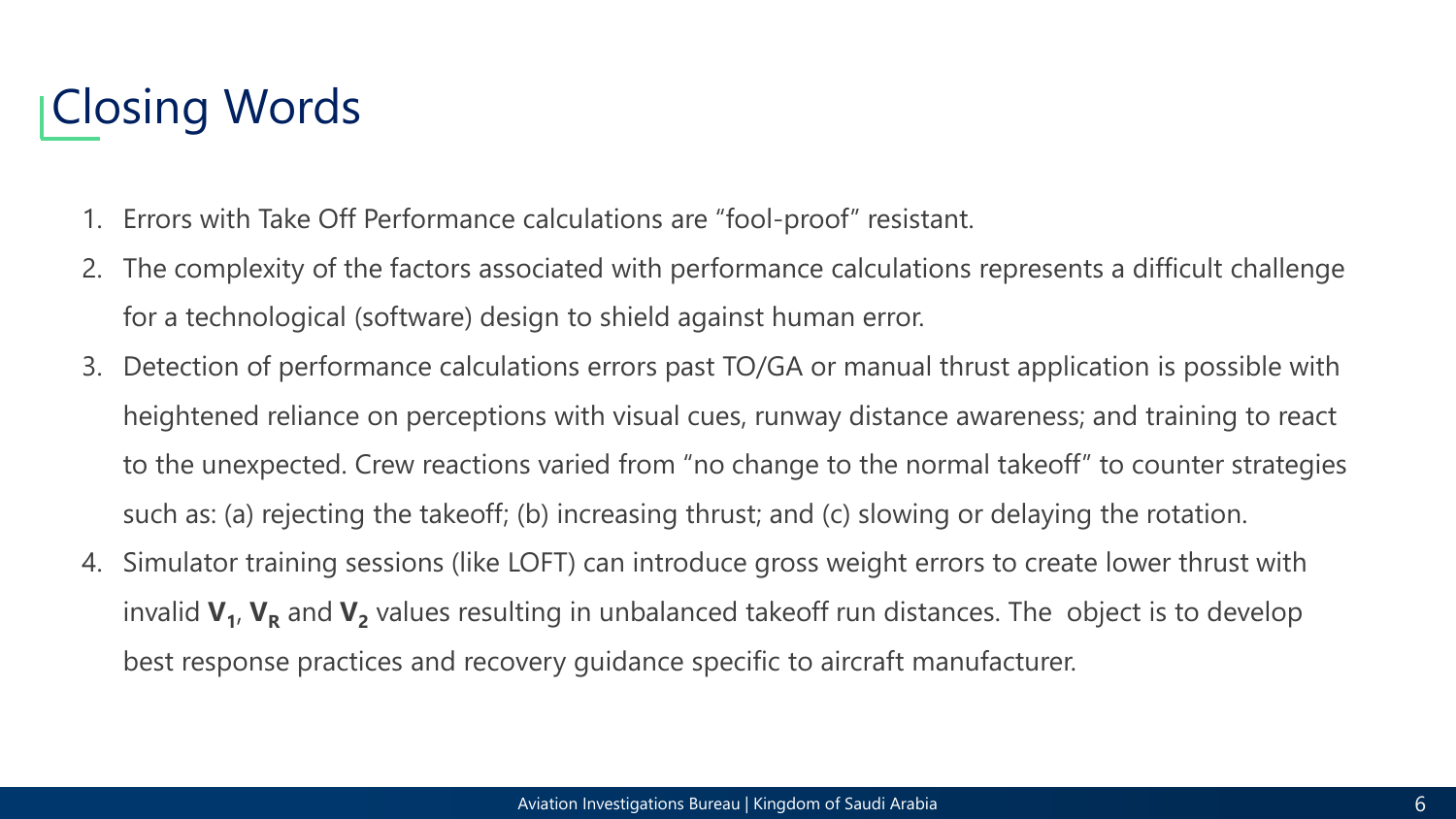#### References

- 1. Take-off performance calculations and entry errors, A global perspective; Australian Transport Safety Report.
- 2. Tail Strikes: prevention Boeing by Capt. Dave Carbaugh, Chief Pilot, Flight Operations Safety.
- 3. Take-Off performance incidents: do we need to accept them or can we avoid them? Authors Bart Benard (Martinair); Martin Nijhof (KLM) and Gerard van Es (NLR); ISASI annual Seminar, September 2019.
- 4. Saudi Arabia, AIB -310120-092 Tail Strike and High Risk Operational Control, full scope Investigation report, 31 January 2020.
- 5. Assessing Flight Crew Performance: An Advanced Methodology to Understand Human Error In Cockpit Environments; Capt. M. Berenji Dissertation submitted to Graduate School of Engineering and Applied Science of The George Washington University; March 24, 1997.
- 6. EASA SIB 2016-02R1: Use of Erroneous Parameters at Take-off, Sept 2021.
- 7. [Performance Data Errors in Air Carrier Operations: Causes and Countermeaures,](https://skybrary.aero/bookshelf/books/2481.pdf) NASA, June 2012.
- 8. [Calculating Errors](https://skybrary.aero/bookshelf/books/669.pdf), by Linda Werfelman, Aerosafetyworld, Sept 2008